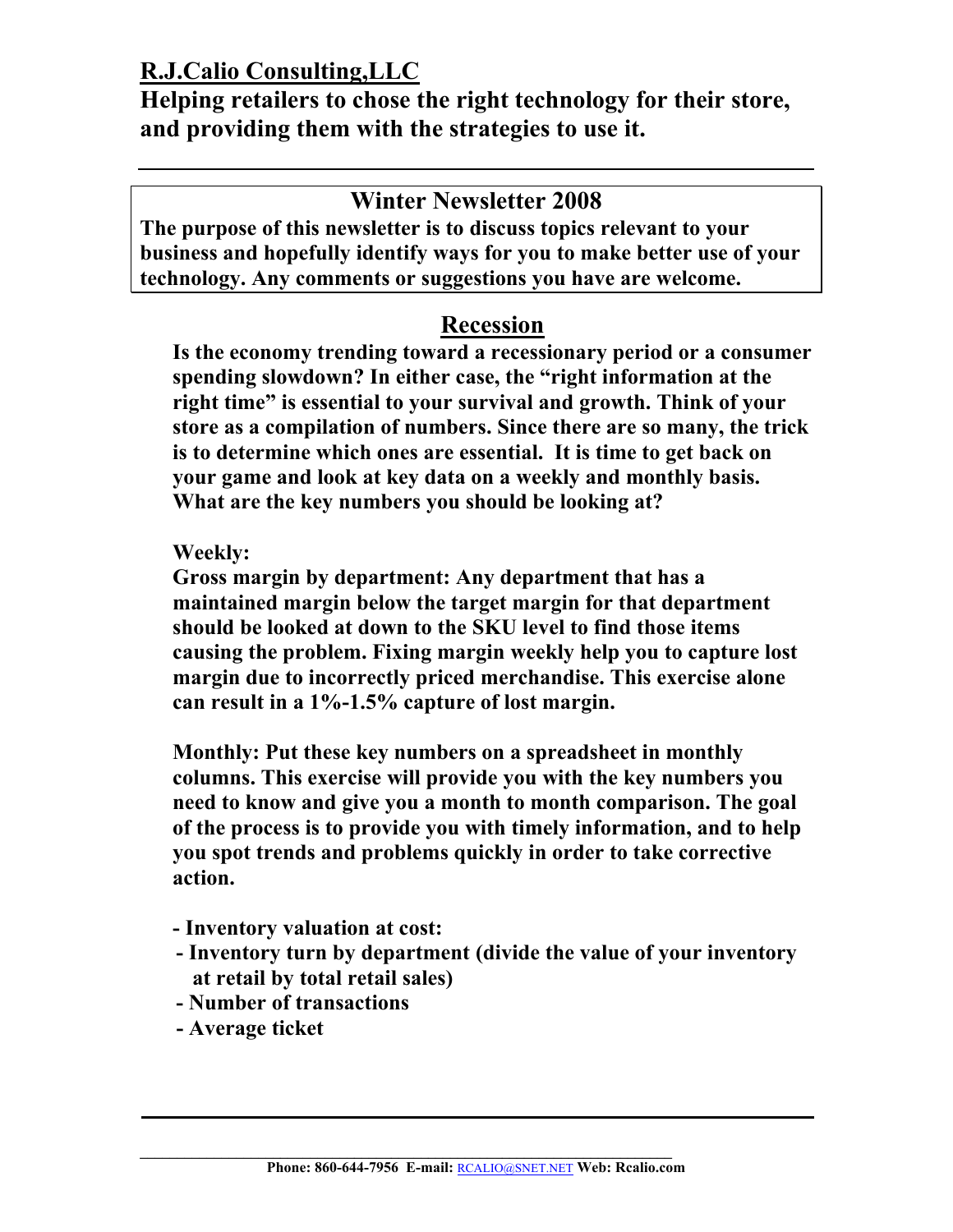**Helping retailers to chose the right technology for their store, and providing them with the strategies to use it.** 

**\_\_\_\_\_\_\_\_\_\_\_\_\_\_\_\_\_\_\_\_\_\_\_\_\_\_\_\_\_\_\_\_\_\_\_\_\_\_\_\_\_\_\_\_\_\_\_\_\_\_\_\_\_\_\_\_\_\_\_\_\_** 

**Once you have these key numbers, put them into an Excel spreadsheet. Moving forward, you will have a very powerful analytical tool with key historical data and trends about your business. You will have the necessary information to spot a problem or a trend, and take corrective action immediately. So what's the payback to this analytical process? I believe you can achieve a 1%-3% positive effect to your bottom line. In addition to the positive effect to your gross margin you will have a leaner, tighter inventory resulting in fewer markdowns, sales and fresher stock. Your business will be in better cash position.** 

### **Holiday sales recap:**

**Holiday sales in 2007 were 22% of the total annual retail sales. Fifteen years ago holiday sales were 25%. In some ways, this a positive trend, indicating that shopping patterns are becoming more evenly distributed throughout the year.** 

**Gift Card sales were 5.9% of total holiday sales. As a result of this dramatic growth in gift card sales, retailers have adjusted their post holiday sales. New merchandise is being mixed in with carryover sales items in order to take advantage of this fresh money coming into the stores after the holiday.** 

**If you are not prominently displaying gift cards and promoting them as a product, you are missing a significant sales opportunity. Gift cards are also a great way of acquiring new customers.** 

|                        | 1980     | 2008    |
|------------------------|----------|---------|
| Interest rate:         | 17.6%    | 4.25%   |
| <b>Inflation rate:</b> | $13.6\%$ | $4.3\%$ |
| <b>Price of gas:</b>   | \$1.26   | \$3.27  |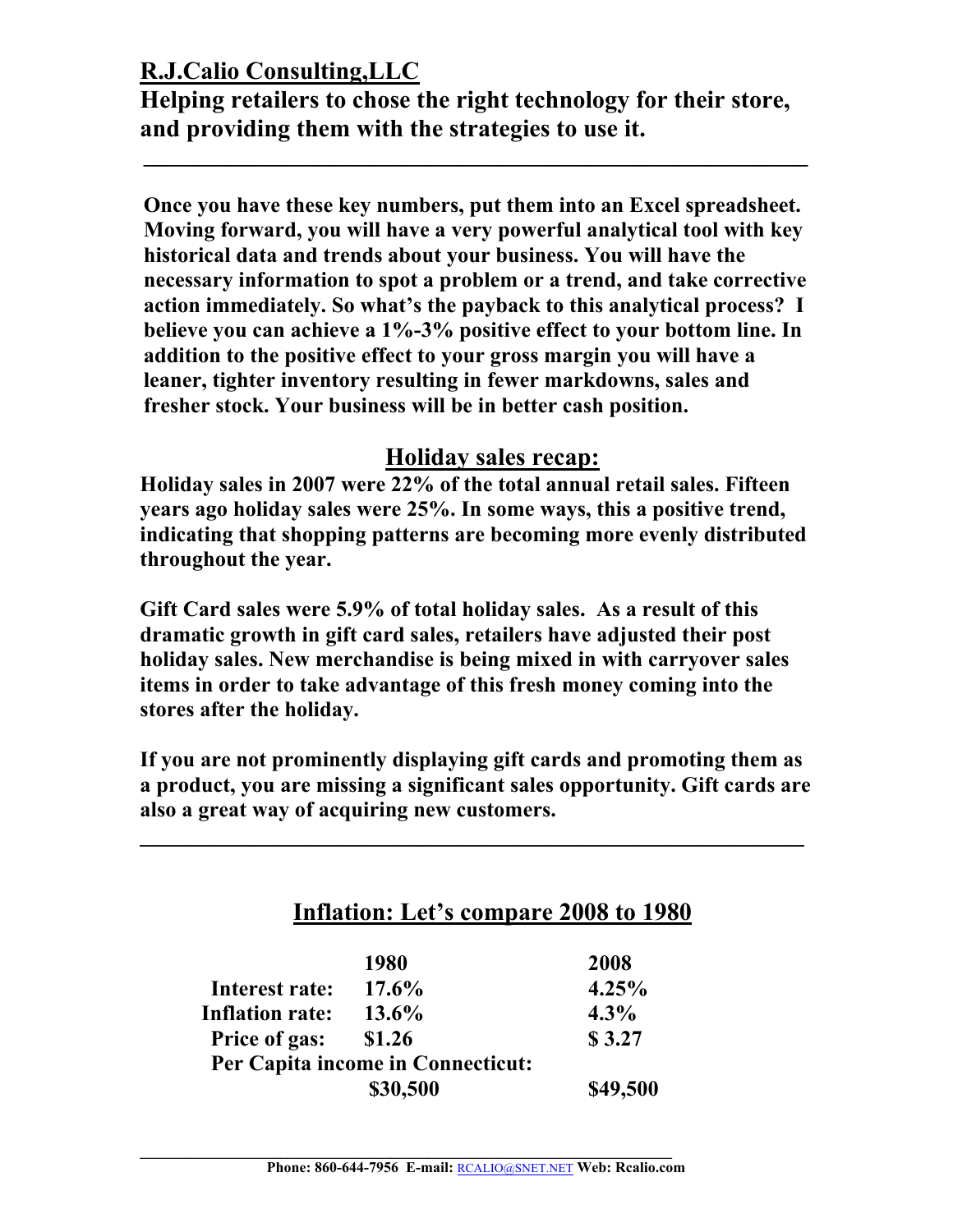**Helping retailers to chose the right technology for their store, and providing them with the strategies to use it.** 

 **In 1980 I was borrowing money for letters of credit to finance my import business. The interest factor was the prime rate plus 2% or close to 20% interest. By comparison these 2008 numbers do not look that bad.** 

#### **What bugs customers the most:**

- **Out of stock or inadequate product assortments**
- **Poor customer service**
- **Inefficient processing at the cash register**
- **Lack of employee knowledge**
- **Store policies that are restrictive**
- **No special orders**

#### **Grocery and Specialty Grocery Trends:**

**\_\_\_\_\_\_\_\_\_\_\_\_\_\_\_\_\_\_\_\_\_\_\_\_\_\_\_\_\_\_\_\_\_\_\_\_\_\_\_\_\_\_\_\_\_\_\_\_\_\_\_\_\_\_\_\_\_\_\_\_\_** 

- **Over growth in grocery and specialty grocery has been steady at between 3%-5% annually**
- **Supermarket visits are down 15% in the past 5 years, from 72 to 61 annual visits.**
- **Basket size has dropped 15%**
- **Where are the dollars going? Wholesales clubs and specialty stores.**
- **The merchandise focus is now on the perimeter of the store**
- **Product assortments should be localized to meet ethnic and economic differences between your stores.**

**These trends are good news for specialty grocers and natural product stores.** 

**\_\_\_\_\_\_\_\_\_\_\_\_\_\_\_\_\_\_\_\_\_\_\_\_\_\_\_\_\_\_\_\_\_\_\_\_\_\_\_\_\_\_\_\_\_\_\_\_\_\_\_\_\_\_\_\_\_\_\_\_\_**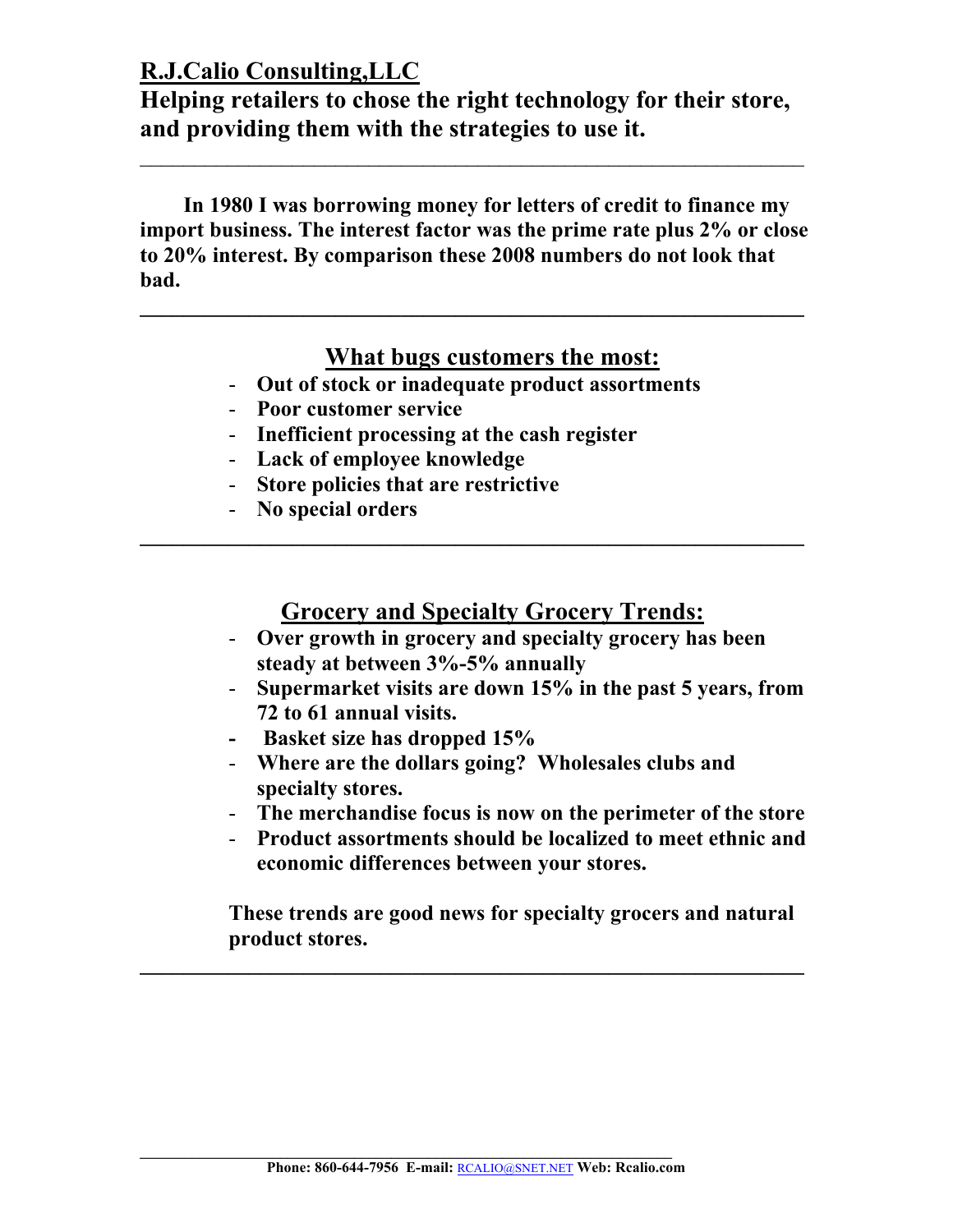**Helping retailers to chose the right technology for their store, and providing them with the strategies to use it.** 

**\_\_\_\_\_\_\_\_\_\_\_\_\_\_\_\_\_\_\_\_\_\_\_\_\_\_\_\_\_\_\_\_\_\_\_\_\_\_\_\_\_\_\_\_\_\_\_\_\_\_\_\_\_\_\_\_\_\_\_\_\_**

# **Sales Ideas: - "We made a mistake"**

**Setup a table or a permanent section in your store for your mistakes, overstocks, and retuned merchandise that cannot be restocked. Your customers will be conditioned to look for bargains and you will liquidate this merchandise quicker than waiting for a sales event** 

#### **Return sales:**

 **Turn merchandise returns into sales. If you give cash back for return merchandise within X days, then try this. Offer the customer a 10% discount if they buy today. Print a 10% off coupon with a line to write in today's date. If they use it that day, they receive the 10% discount.** 

#### **National Retail Federation Show**

**I attended the National Retail Federation Show in New York the week of January 14th. I attend every year to stay abreast of new technology and current trends. This year's major takeaway was that in 2008, the focus will be on the customer.** 

- **Loyal customers spend 35% more in your store** 

**\_\_\_\_\_\_\_\_\_\_\_\_\_\_\_\_\_\_\_\_\_\_\_\_\_\_\_\_\_\_\_\_\_\_\_\_\_\_\_\_\_\_\_\_\_\_\_\_\_\_\_\_\_\_\_\_\_\_\_** 

- **79% of customers will commit to a store after a number of satisfying experiences**
- **31% of customers will tell others about their bad experience**
- **48% of customers when told of a bad experience will avoid that store**

#### **Action plan:**

- **Collect customer data**
- **Reward your best customers**
- **Develop customized offerings based on the customers purchases**
- **Develop offers to move the customer into new departments**
- **When you lose a "best customer" call and find out why.**
- **Design a monthly email marketing piece with special offers**